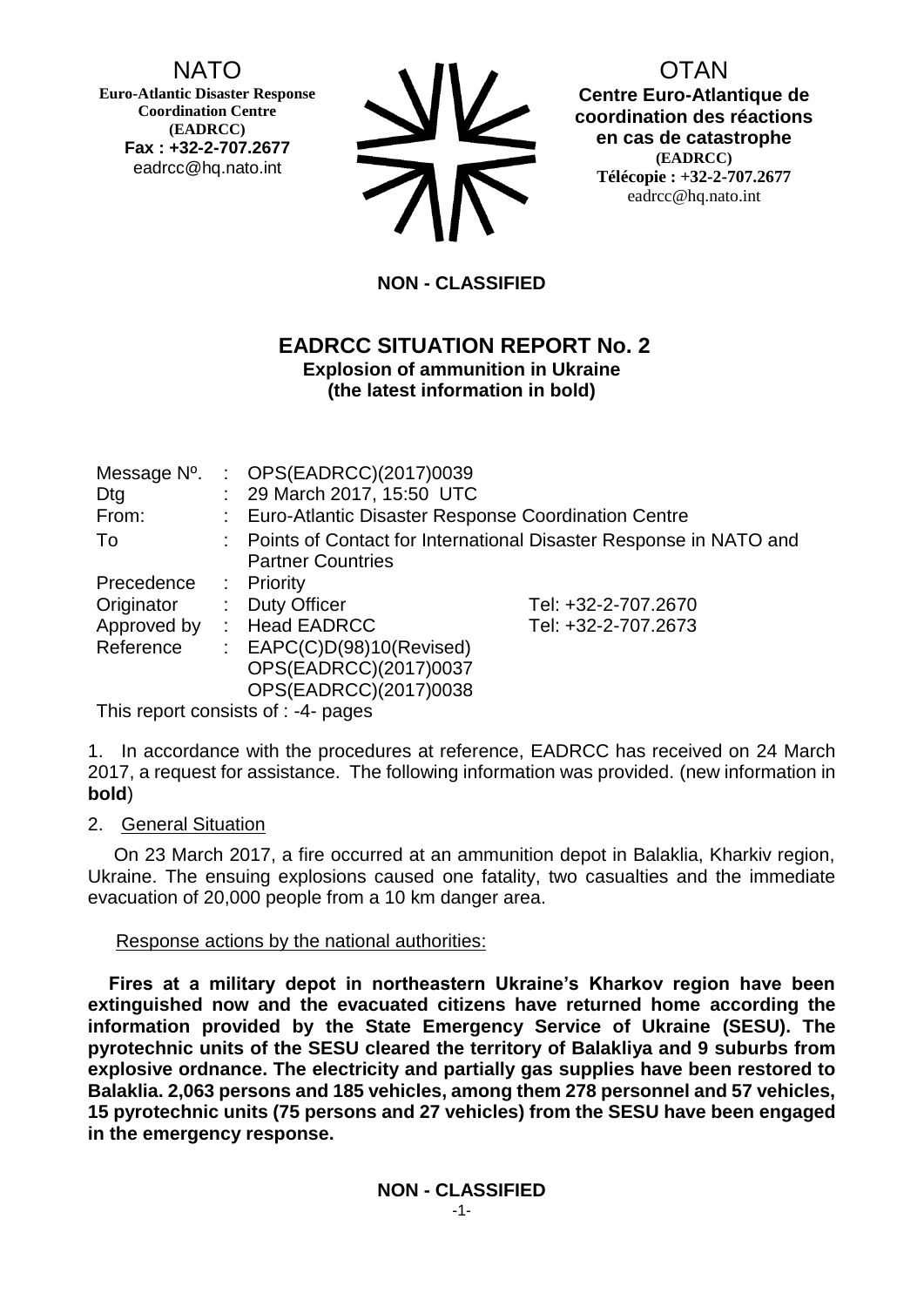

### 3. **International assistance provided to Ukraine**

**3.1 Based on the list of requirements that was sent to EADRCC by Ukraine, NATO's Science for Peace and Security Program (SPS) will procure the following items to equip the SESU demining teams who will be conducting recovery operations in and around the ammunition depot in Balaklia:**

- **Personal protective demining equipment (#6 on the list of requirements)**
- **Demining tools set type HAL 3 or similar: 15 pcs (#7)**
- **Mobile VHF radio base: 15 pcs (#9)**
- **Portable VHF: 75 pcs (#10)**

**3.2 Volunteer organizations and the Ukrainian Red Cross Society provided humanitarian assistance including:**

- **about 60 tons of food;**
- **medicines to the total UAH 470,000;**
- **blankets and mattresses - 800 sets.**

4. State Emergency Service of Ukraine sent to EADRCC the following updated list of requirements for international assistance:

| N <sub>2</sub> | Name of vehicle and equipment                                                                                                           |                |  |  |
|----------------|-----------------------------------------------------------------------------------------------------------------------------------------|----------------|--|--|
| 1              | Robotic system for mechanical demining (type "Božena-5", MV-10<br>Minewolf or similar)                                                  |                |  |  |
| 2              | Special truck (6x6, 4x4 with hydraulic arm) having a load capacity of more<br>than 2 tons, for the transport and disposal of ammunition |                |  |  |
| 3              | Terrain vehicles (4x4, "pickup" type) for the transport of personnel and<br>detection equipment                                         |                |  |  |
| 4              | Robot type TALON (IED / EOD) for remote inspection, transport and<br>disposal of explosives                                             |                |  |  |
| 5              | vehicles<br>Reconnaissance unmanned aerial<br>(quadcopter)<br>for<br>Humanitarian Demining                                              | $\overline{2}$ |  |  |
| 6              | Personal protective demining equipment                                                                                                  |                |  |  |
| 7              | Demining tools set type HAL 3 or similar                                                                                                |                |  |  |
| 8              | HAL Tactical Modular Equipment Packs MED-ENG or similar.                                                                                |                |  |  |
| 9              | Mobile VHF radio base, 50W digital relay (range of at least 20 km)                                                                      |                |  |  |
| 10             | Portable VHF radio with backup batteries                                                                                                |                |  |  |
| 11             | Tents for 5-10 people                                                                                                                   | 15             |  |  |
| 12             | Power generators 5-10 kW                                                                                                                |                |  |  |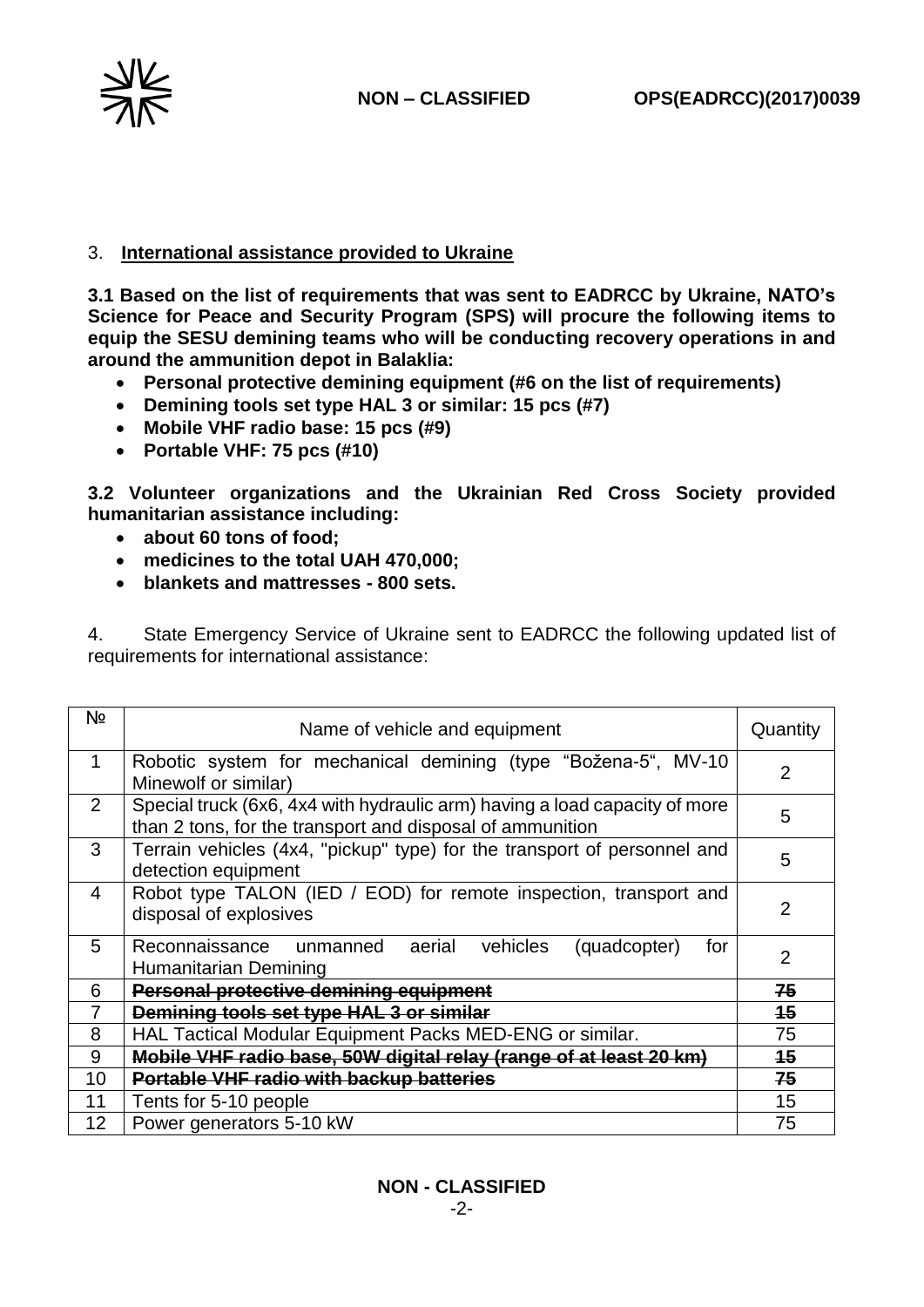

5. Points of entry:

| N <sub>o</sub> | Transport<br>by | Entry point                                                       | Adress                                                                                                               |
|----------------|-----------------|-------------------------------------------------------------------|----------------------------------------------------------------------------------------------------------------------|
| a              | Air             | Checkpoint<br>"Boryspil airport,"<br>Kyiv customs<br><b>SFSU</b>  | Boryspil town - 7, Airport;<br>Customs post code: 125120000                                                          |
| b              | Sea             | <b>Customs Post</b><br>"Chornomorskiy" Odessa<br>customs SFSU     | 68001, Odessa region, Chernomorsk town<br>1, Str. Industrial<br>Customs post code: 500040000                         |
| $\mathsf{C}$   | Sea             | Customs Post "Odessa-<br>center" Odessa customs<br><b>SFSU</b>    | 65026 Odessa, Bonded Area 1;<br>Customs post code: 500060000;                                                        |
| d              | Road            | Customs Post "Yagodyn"<br>Volyn customs SFSU                      | 44332, Volyn region, Lyubomlsky area,<br>Starovoytove village, Str. Border guards, 2<br>Customs post code: 205020000 |
| e              | Road            | Customs post "Uzhgorod"<br>Transcarpathian customs<br><b>SFSU</b> | 88000, Transcarpathian region, city<br>Uzhgorod, st. Sobranetskaya, 224<br>Customs post code: 30506 00 00.           |
|                | Road            | Customs post<br>"Rava-Ruska" Lviv<br><b>Customs SFSU</b>          | 80316, Lviv region, Zhovkva district, Rata<br>village, Str. Grebinsky 28<br>Customs post code: 209100000             |

6. The Operational Point of Contact can be reached in the following ways:

| Name         | English speaking Point of contact in the State Emergency Service of<br>Ukraine: |  |
|--------------|---------------------------------------------------------------------------------|--|
|              | Assistant to Duty officer of section for international information              |  |
|              | sharing, Duty Service of State Emergency Service of Ukraine                     |  |
| Organization | <b>State Emergency Service of Ukraine</b>                                       |  |
| Telephone:   | +38044 247 32 79                                                                |  |
| Fax:         | +38044 247 32 79                                                                |  |
| E-mail:      | siis@mns.gov.ua                                                                 |  |